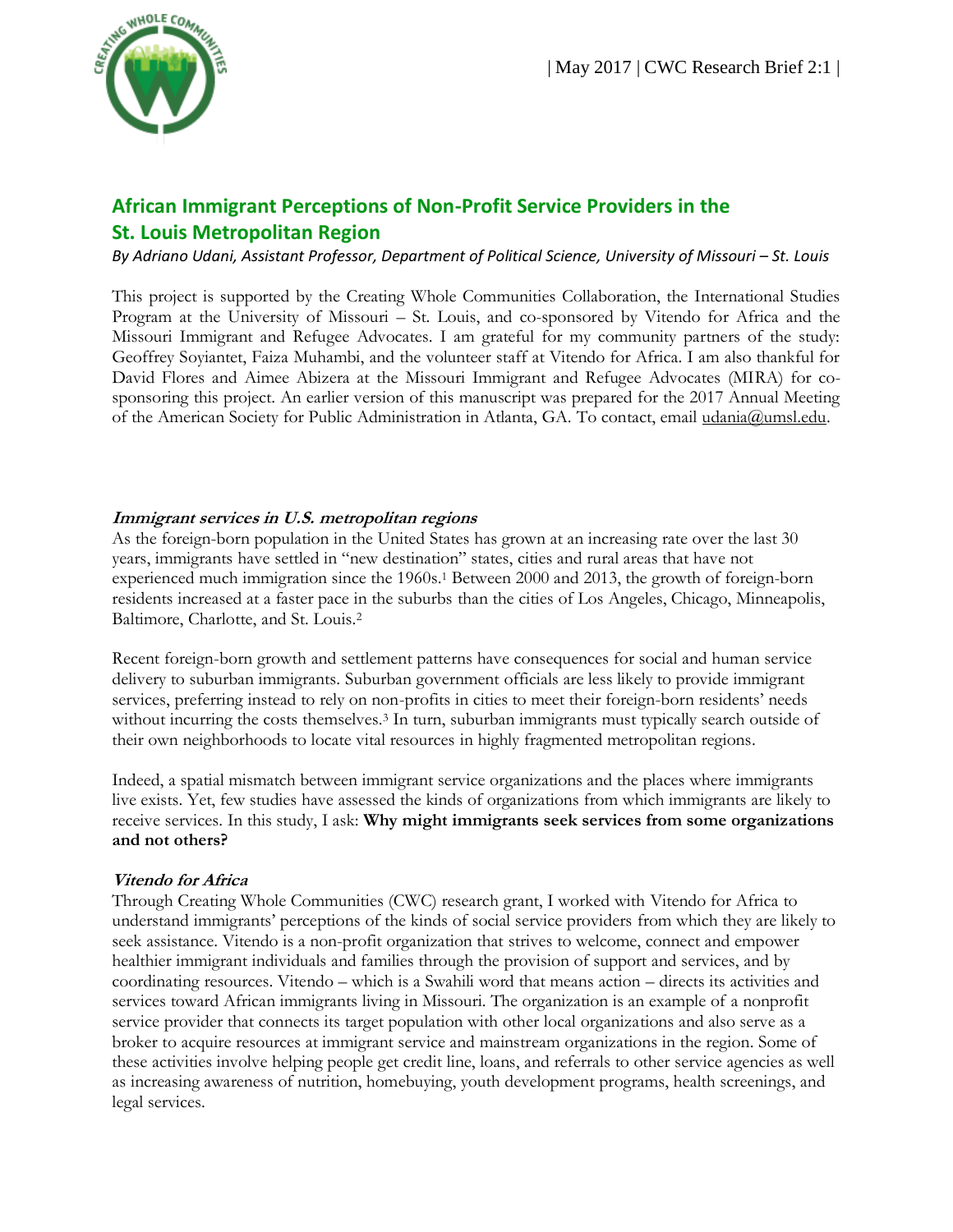

Vitendo is located in Hazelwood, Missouri, which is a North County suburb of the St. Louis metro region. According to the 2010 American Community Survey of the U.S. Census, Hazelwood's population is estimated at 25,700. Sixty-four percent of the population is white, 30.5% are either black or African-American, 3.0% are Hispanic or Latino, and 1.4% are Asian. The foreign-born population is estimated at 6.1% of Hazelwood's population. Estimates of the African immigrant population are more difficult to estimate with certainty. Based on the 2011-2015 ACS 5-year estimates, Africans represent 31.3% (with a margin of error of +/- 16.1%) of Hazelwood's foreign-born population. In comparison, Asians and Latinos represent 43.9% (+/- 13.3%) and 17.5% (+/- 11.1%) of the foreign-born population, respectively. Hazelwood is more like other local areas in St. Louis County, where there is a small population of immigrants, which is not large enough to incentivize municipal officials to deliver culturally appropriate services.

The need for a car among immigrant households becomes greater as the Hazelwood local government has a low capacity to serve its foreign-born residents and that most immigrant service partners are located in the city. Hazelwood is over 20 miles from South St. Louis City, the location where most immigrant service organizations are based. Vitendo's executive director mostly travels with immigrants and engage in a "circuit of services," in which immigrants are introduced to organizations that assist with homeownership, afterschool programs, health screenings, and legal services.

#### **Methods and Data**

I administered a pencil and paper questionnaire to 100 African immigrants who live primarily in Hazelwood or St. Louis County. Participants were informed about my questionnaire through my community partner (Vitendo) and sponsoring organization, the Missouri Immigrant and Refugee Advocates (MIRA). I received forty-two completed surveys. Most participants identify as female, are legal permanent residents, employed, have children, lived in the U.S. for less than 9 years, have at least a college degree, and are insured through their job or family member's employer. In addition, most are married and identify as Christian. Vitendo mostly serves Kenyans, Ethiopians, and Nigerians.

In the survey, each participant is given a table that compares the profile of two organizations. The participant is then asked to choose the service provider organization from which they prefer to receive assistance. The profile of each organization is based on eight attributes: an organization's target population (who they serve), service provided, how services are provided, the quality of bilingual services provided in participant's native tongue, time distance by car, accessibility to public transportation, neighborhood safety, and the person who recommended the organization. Each attribute has different values (see Appendix 1), which produce more than 2 million different combinations. I randomly chose the values for 800 different profiles of service provider organizations and assigned them to participants. This research design, also known as a conjoint analysis experiment, provides several advantages over prior observational and experimental approaches, such as identifying the effect of each organizational attribute on the probability of selection and disentangling the effects of correlated attributes.<sup>4</sup>

#### **Results**

The results indicate that distance or public transport accessibility do not discourage respondents from seeking assistance from an organization. I obtain stronger evidence that the perceived safety of a service organization's location influenced respondents. Respondents were nearly twice as likely to select an organization in a safe community than one in a somewhat unsafe community. Figure 1 plots the probability of selecting an organization based on varying degrees of perceived safety. Holding all other values at their mean and median values, respondents were 40% more likely to choose an organization when told that they are in a safe community. Respondents also found no difference between organizations in unsafe and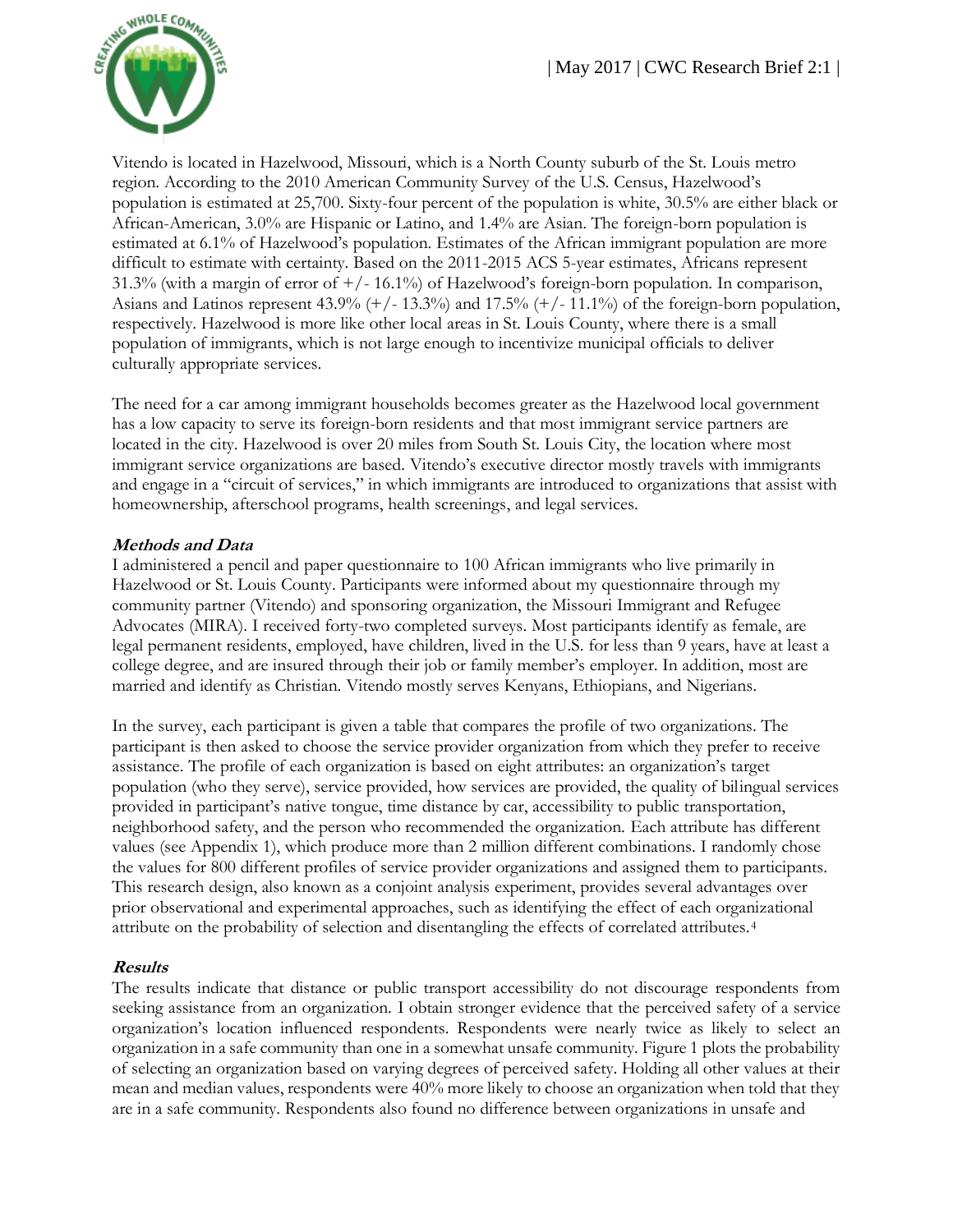

somewhat safe communities, suggesting that any hint of perceived threat would prompt them to not seek assistance from an organization at all.



Figure 1. Probability of Selecting Organization Based on Perceived Safety

Further analysis reveals that respondents value personal contact with service providers, even if it means traveling to an unsafe area (see Figure 2). For organizations that provide directions on where to find services, the results indicate service delivery does not matter much in communities that are perceived as safe. However, for organizations that provide services in person, perceived safety has minimal effect. Respondents were 75% more likely to select an organization that provides in-person services, despite unsafe location. This finding highlights the risks and tradeoffs that immigrants confront when considering to use nonprofit services.



+ Provides information and directions to where to find services

The results also show that preferences for service organizations can also be shaped by the people in one's social networks. Figure 2 plots the probability of selecting an organization based on who recommends for it. Most actors have similar effects on the probability of selecting an organization. The exceptions are the roles of social workers, doctors, and religious leaders in African immigrant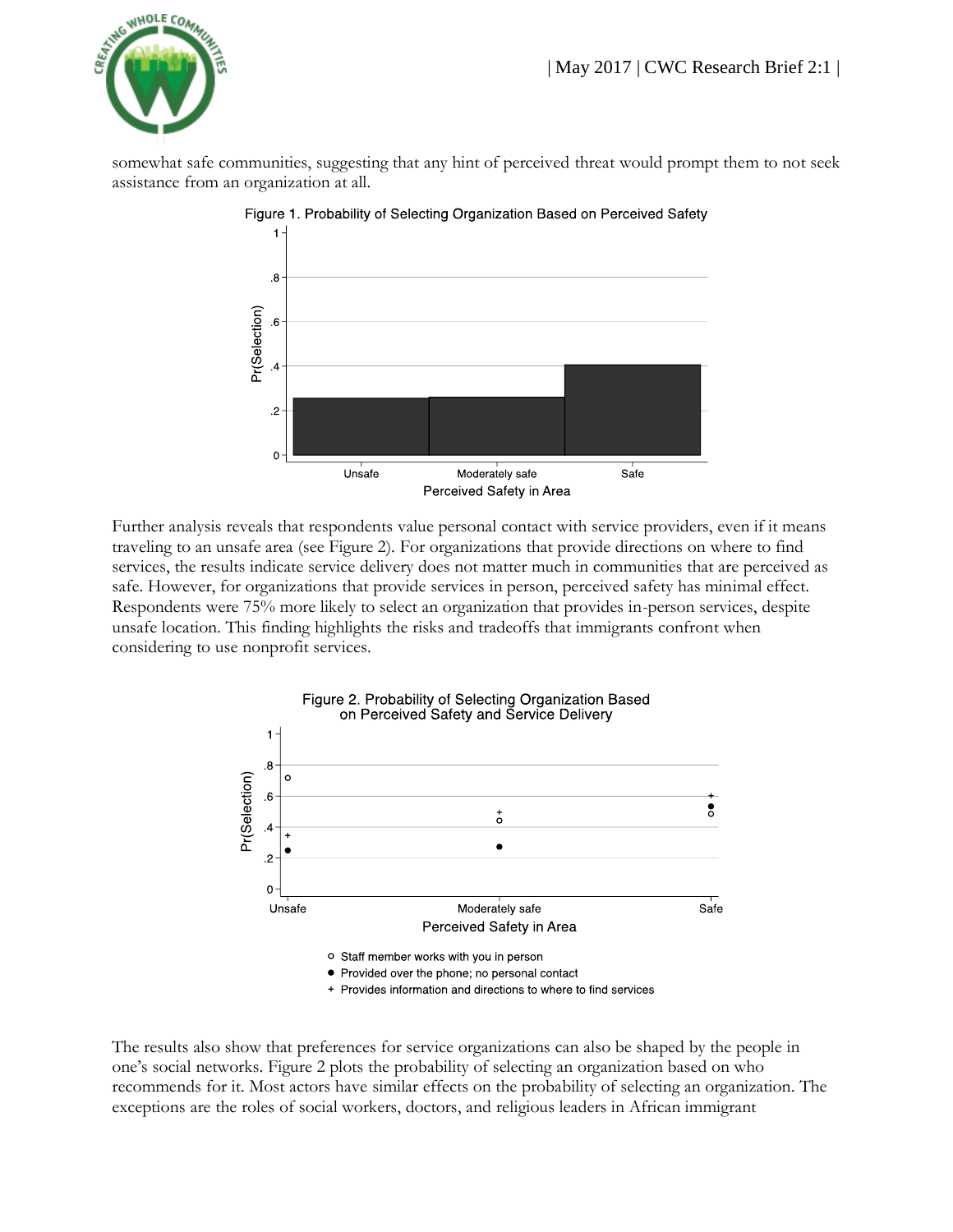

communities. In particular, a respondent is over 60% more likely to select an organization when told that it is recommended by a religious leader, while holding all other values at their mean and median values.



#### **Conclusion**

In conclusion, this study has leveraged the immigrant perspective to understand the spatial mismatch of immigrant service providers and the places where immigrants live. Rather than document the distance between providers and immigrants, I investigate the kinds of organizations from which immigrants are likely to seek assistance. The results strongly show that, at least for African immigrants living in a St. Louis suburb, distance and public transportation accessibility does not affect their choices of service providers. Rather, the results provide strong evidence that their decisions are based on perceptions of safety, influence from community leaders in their social networks, and which organizations are likely to provide services in person. As more research is geared toward understanding the landscape of immigrant service providers at the local level, this study hopes to encourage scholars, researchers, as well as nonprofit and charitable leaders to understand how immigrants' usage of services are influenced by the roles of community contextual cues, how people learn about services through word of mouth, and also the extent to which people risk their own safety in pursuing assistance.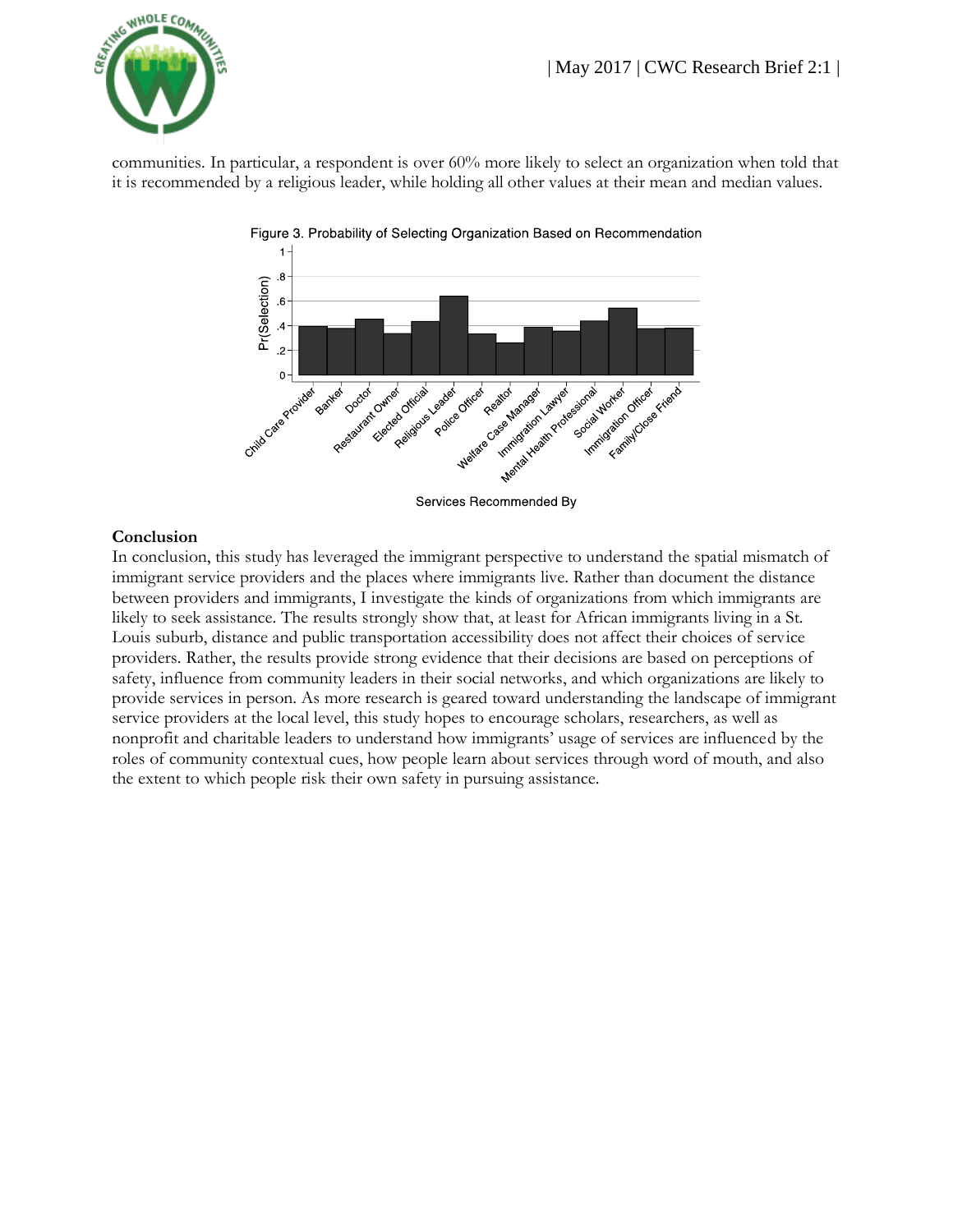

# **APPENDIX**

## **Full List of Values for Each Organizational Attribute**

| Attribute                    | Value Set                                                                                                                                                                                                                                                                                                                                              |
|------------------------------|--------------------------------------------------------------------------------------------------------------------------------------------------------------------------------------------------------------------------------------------------------------------------------------------------------------------------------------------------------|
| Who do they serve            | Everyone (citizens, immigrants, and refugees);<br>All immigrants and refugees in St. Louis region;<br>People from your country of birth                                                                                                                                                                                                                |
| What does it provide         | Teaches parenting skills; Find housing/shelter; Counseling<br>to improve credit/reduce debt; Find and prepare for a job;<br>Savings plan to send money to home country; Legal<br>services for immigration matters; After-School Youth<br>Programs; Youth Violence Prevention; Tutoring in math<br>and reading; Mental health and counseling for trauma |
| How are services given       | Staff member works with you in person; Provided over the<br>phone; no personal contact; Provides information and<br>directions to where to find services                                                                                                                                                                                               |
| Public transit accessibility | Easy; Difficult                                                                                                                                                                                                                                                                                                                                        |
| Bilingual services           | Poor; Average; Good                                                                                                                                                                                                                                                                                                                                    |
| Distance by car              | 5 - 60 minutes (increments of 5 minutes)                                                                                                                                                                                                                                                                                                               |
| Neighborhood safety          | Unsafe; Moderately safe; Safe                                                                                                                                                                                                                                                                                                                          |
| Recommended by               | Nurse; Teacher; Child care provider; Banker; Doctor;<br>Restaurant owner; Elected official, Religious leader; Police<br>officer; Realtor; Welfare case manager; Immigration lawyer;<br>Mental health professional; Social worker; Immigration<br>officer; Family/close friend                                                                          |